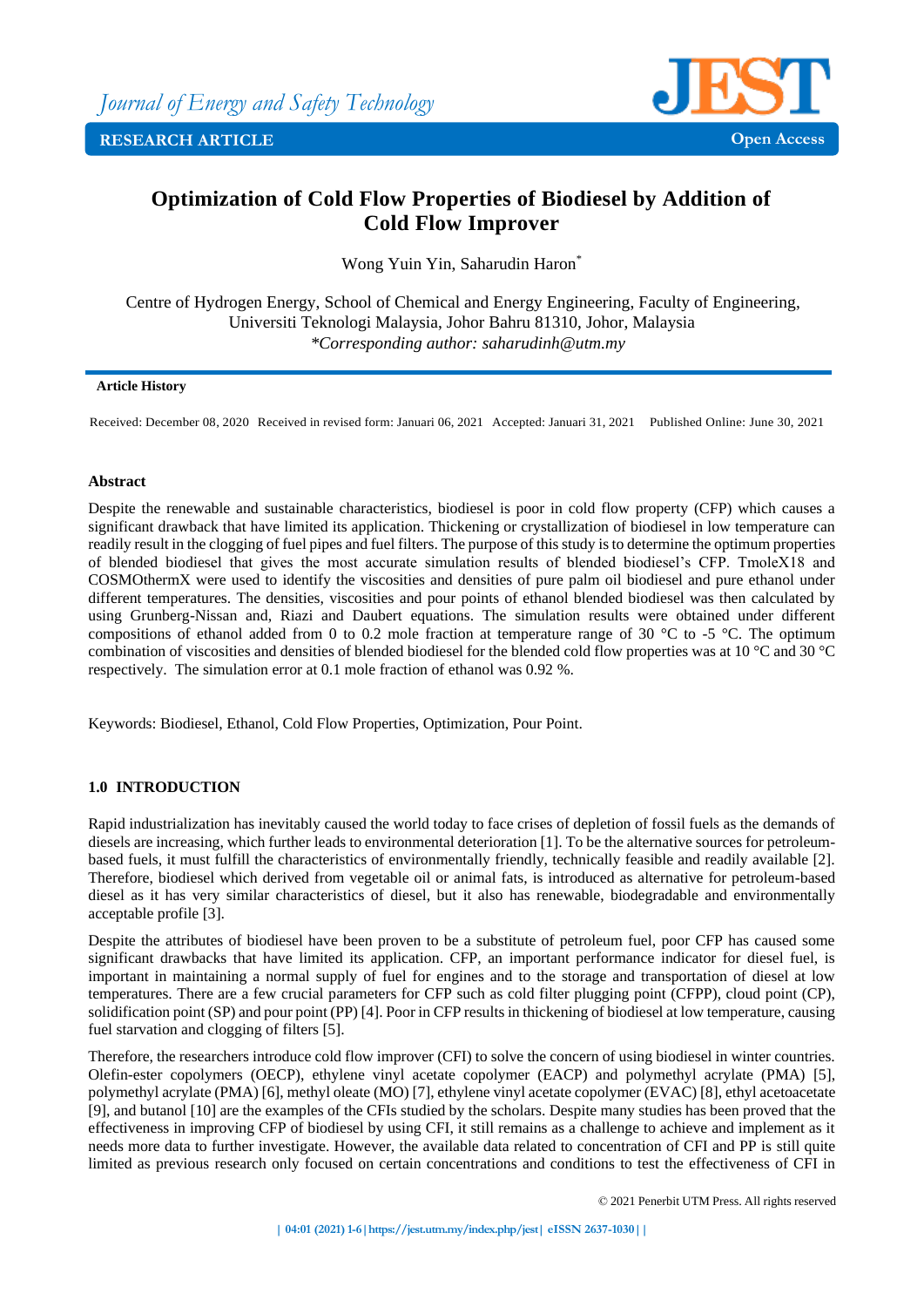improving CFP of biodiesel. Therefore, the objectives of the study are to identify the properties of pure biodiesel and cold flow improver, and to simulate the viscosity, density and pour point of CFI blended biodiesel. Besides, this study emphasizesto obtain the optimum correlation among the blended biodiesel properties that can provide accurate simulation results for certain range.

## **2.0 METHODOLOGY**

## **2.1 Overview**

This research introduces a 5-phase approach as shown in Figure 1. The research started with identifying the characteristics of palm oil biodiesel, which was represented by one of the major components in the palm oil biodiesel - methyl palmitate, and also ethanol as CFI in the study by using TmoleX18 and COSMOthermX software. The second phase started with the viscosity and density blending of ethanol and biodiesel using Grunberg-Nissan equation [11]. Next, the simulation of PP was done by using Riazi and Daubert equation [12] at various combinations of viscosities and densities at different temperatures. Then, the optimum blended cold flow properties were identified and verified by comparing the simulation results and experimental results from literature.



**Figure 1** Overview of methodology

### **2.2 Blending of CFI and Biodiesel using Grunberg-Nissan equation**

In this study, the CFI, ethanol was added to biodiesel in mole ratio of 0.0 to 0.2 by the increase of 0.02 of ethanol. The composition of ethanol was limited to 0.2 to ensure the quality and purity of biodiesel. For the prediction of density of ethanol blended biodiesel,  $\rho$  it was calculated using equation (1) where  $\rho_i$  and  $m_i$  are density and mass respectively, of component i  $(i = 1 \text{ or } 2)$  in the binary blends, representing ethanol and biodiesel, respectively.

$$
\rho = \frac{m_1 + m_2}{\frac{m_1}{\rho_1} + \frac{m_2}{\rho_2}}\tag{1}
$$

For the prediction of viscosity of ethanol blended with biodiesel, Grunberg-Nissan equation (2) uses one interaction parameter to estimate changes in the dynamic viscosity,  $\mu$  of binary liquid mixtures caused by molecular interactions. The content of each component is quantified by its mole fraction  $(x_l)$ , dynamic viscosity  $(\mu_l)$ , volume fraction  $(z_l)$  and density ( $\rho$ *<sub>1</sub>*) for ethanol while *x*<sub>2</sub>,  $\mu$ <sub>2</sub>,  $z$ <sub>2</sub> and  $\rho$ <sub>2</sub> for methyl palmitate, respectively. Interaction coefficient,  $G$ <sub>*1*2</sub> for ethanolbiodiesel blend stated in [11] is 1.4.

$$
\mu = \frac{\exp(x_1 \ln \rho_1 \mu_1 + x_2 \ln \rho_2 \mu_2 + x_1 x_2 G_{12})}{z_1 \rho_1 + z_2 \rho_2} \tag{2}
$$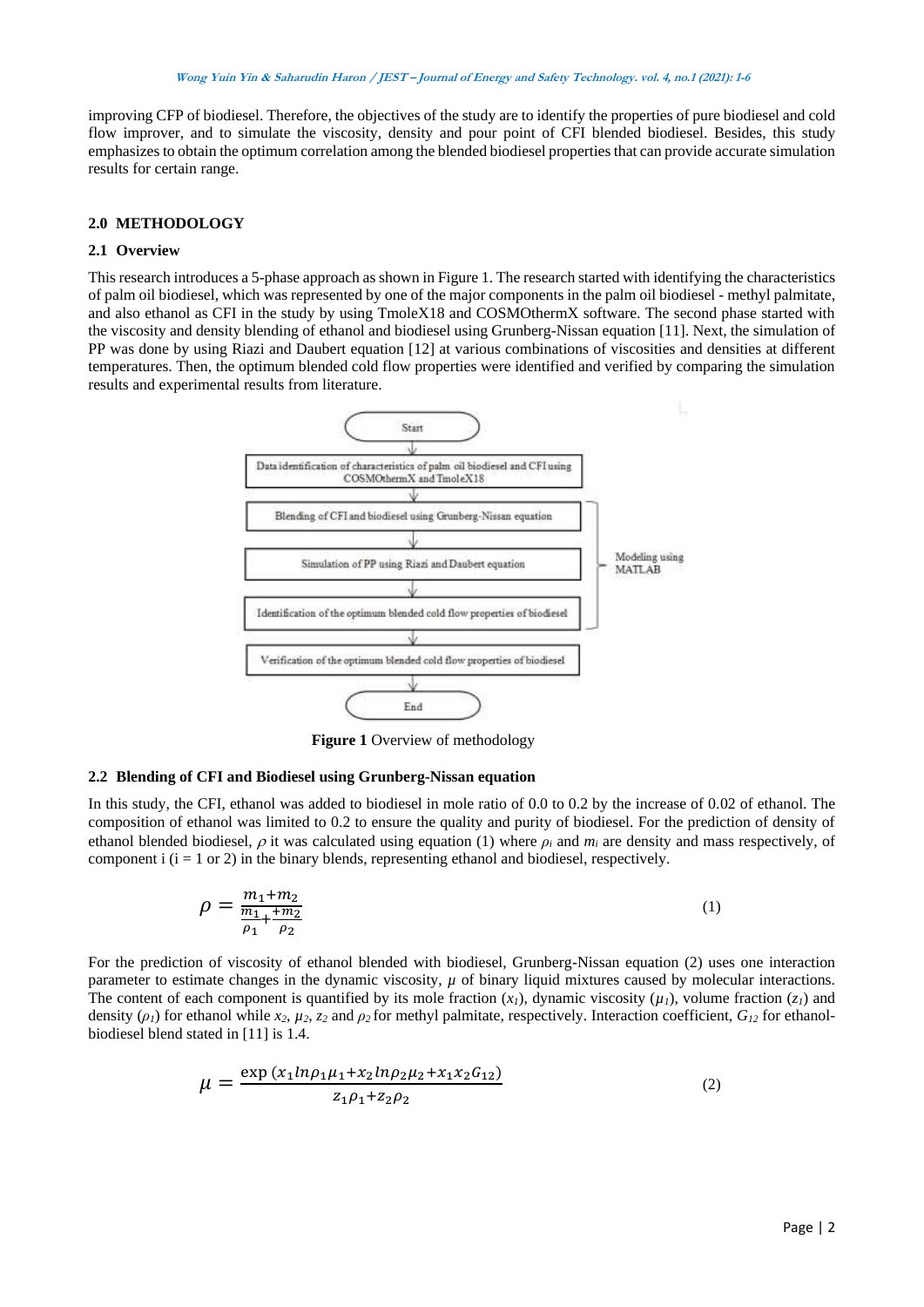#### **2.3 Simulation of PP using Riazi and Daubert equation**

*PP* is defined as the lowest temperature at which the oil will flow when it is cooled without stirring under standard cooling conditions. In this research, *PP* of ethanol blended biodiesel was estimated by using Riazi and Daubert equation (3), which is used to estimate the *PP* for petroleum fractions:

$$
PP = 130.47SG^{2.970566}M^{(0.61235 - 0.473575SG)}v_{blended}^{(0.310331 - 0.328345SG)}
$$
\n(3)

where *PP* is in kelvin, *M* is the molecular weight and *v* is kinematic viscosity in cSt. *PP* were estimated at various combinations of viscosities and densities of ethanol blended biodiesel, such as viscosity at temperature 10 °C and 20 °C and density at temperature -5 °C, 10 °C and 30 °C in MATLAB software to simulate the closest data with the experimental results from [13].

## **3.0 RESULTS AND DISCUSSION**

#### **3.1 Data identification of characteristics of palm oil biodiesel and ethanol**

The viscosities and densities of pure palm oil biodiesel and ethanol were determined by using TmoleX18 and COSMOthermX software at temperature range from -5 °C to 30 °C. The results are tabulated as shown in Table 1.

| <b>Temperature</b><br>(°C) | <b>Viscosity of Methyl</b><br>Palmitate | <b>Viscosity of</b><br><b>Ethanol</b> | <b>Density of</b><br><b>Methyl Palmitate</b> | <b>Density of</b><br><b>Ethanol</b> |
|----------------------------|-----------------------------------------|---------------------------------------|----------------------------------------------|-------------------------------------|
|                            | (cP)                                    | (cP)                                  | (g/ml)                                       | (g/ml)                              |
| 30                         | 10.938                                  | 2.103                                 | 0.859                                        | 0.773                               |
| 25                         | 14.239                                  | 2.522                                 | 0.864                                        | 0.778                               |
| 20                         | 18.704                                  | 3.043                                 | 0.869                                        | 0.782                               |
| 15                         | 24.802                                  | 3.696                                 | 0.874                                        | 0.787                               |
| 10                         | 33.218                                  | 4.519                                 | 0.879                                        | 0.792                               |
| 5                          | 44.959                                  | 5.566                                 | 0.883                                        | 0.797                               |
| $\theta$                   | 61.528                                  | 6.909                                 | 0.888                                        | 0.801                               |
| $-5$                       | 85.194                                  | 8.644                                 | 0.893                                        | 0.806                               |

**Table 1**. Viscosities and densities of methyl palmitate and ethanol

In contrast to the viscosity of ethanol, the results show that the viscosity of biodiesel increases significantly with the decrease of temperature as the cohesive force of a substance is inversely proportional to the temperature. Therefore, the cohesive forces of methyl palmitate and ethanol increase when the temperature decreases, resulting the increase of dynamic viscosity. On the other hand, the density of biodiesel and ethanol increases with the decrease of temperature, as the decrease of kinetic energy can cause lesser molecular motion, which results in the molecular weight per unit volume increases [14].

## **3.2 Results of CFI and Biodiesel Blending using Grunberg-Nissan equation**

The graphs of viscosities and densities blended, respectively versus different temperatures are shown in Figure 2 and Figure 3.



**Figure 2**. Densities of different mole fractions of ethanol blended biodiesel versus temperature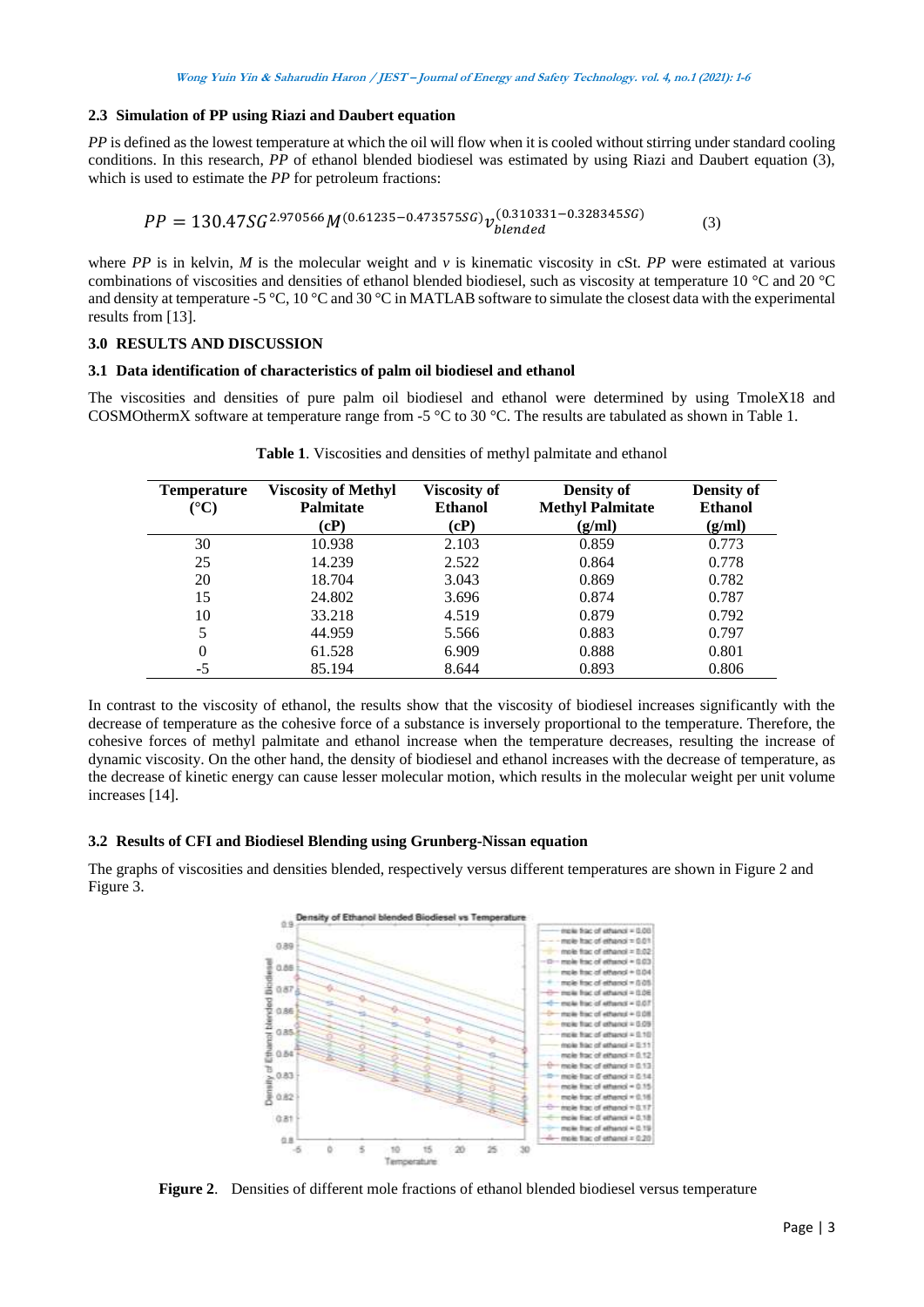

**Figure 3**. Viscosities of different mole fractions of ethanol blended biodiesel versus temperature

The results suggest that the density and dynamic viscosity of blended biodiesel with addition of 0.2 mole fraction of ethanol are the lowest among the others while pure biodiesel has the highest density and dynamic viscosity without any CFI. This is because ethanol has low cohesive force, which causes the blending of ethanol and biodiesel to be decreased with the increase of mole fraction of ethanol. Besides, with the increase of addition of ethanol, the interaction between inter-molecules of methyl palmitate decreases and causes the lowering of cohesive force, resulting in decrease of dynamic viscosity of blended biodiesel. Besides, with the increase of mole fraction of ethanol, the density of blended biodiesel decreases as the biodiesel become lesser packed with the addition of ethanol molecules. Therefore, the results suggest that CFI such as ethanol can significantly lower the density and viscosity of biodiesel.

#### **3.3 Results of PP Simulation using Riazi and Daubert equation**

The PP simulation at various combinations of viscosities and densities of blended biodiesel using Riazi and Daubert equation is as shown in Figure 4.



**Figure 4**. PP at various combinations of viscosities and densities of blended biodiesel at different temperature versus composition of ethanol added into biodiesel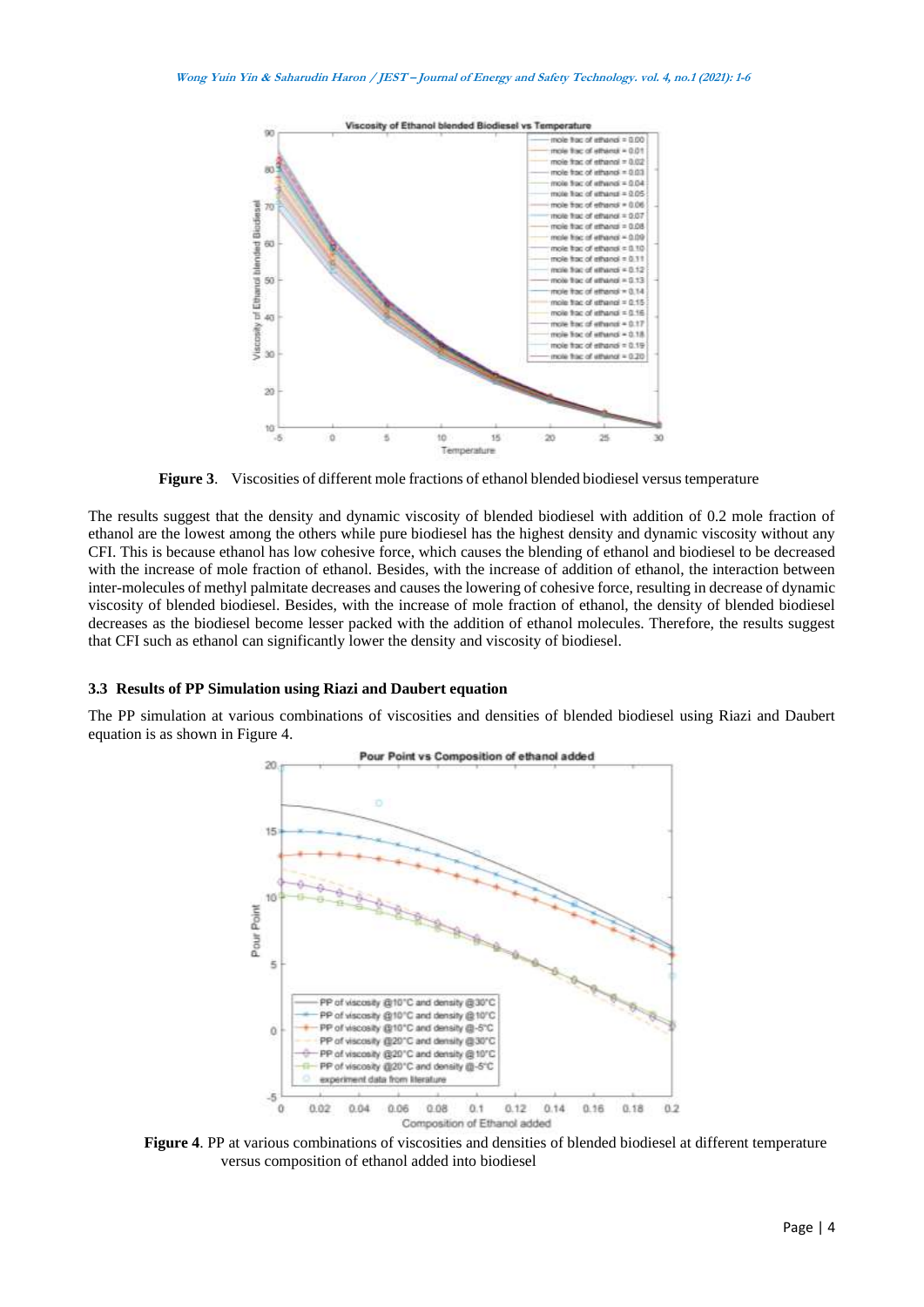Based on the results obtained from Figure 3, the PP with viscosity at 10°C and density at 30°C showed the closest results compared to the experimental data from literature. The dynamic viscosity has more significant effect to predict PP compared to density, as it affects the shear rate of the blended biodiesel. The shear rate affects the flowability of the blended biodiesel, therefore 10°C is chosen to be the optimum temperature for viscosity to predict PP as it measures the appropriate flowability of the blended biodiesel. The results suggest that the equation from Riazi and Daubert is appropriate to predict PP for ethanol-biodiesel blend with optimum combinations of blended dynamic viscosity and density at 10°C and 30°C, respectively.

## **3.4 Verification of the optimum blended biodiesel CFP**

To verify the accuracy of blended biodiesel CFP, errors are calculated by compared the simulation results to the experimental results as shown in Figure 5



**Figure 5**. Graph of error (%) versus compositions of ethanol added into biodiesel at various combinations of viscosities, V and densities, D of blended biodiesel

The results show that the PP with viscosity at 10°C and density at 30°C showed the closest results compared to the experimental data from literature [13] as it has the least errors compared to other combinations, which is 0.92 % of simulation error at 0.1 mole fraction of ethanol. Therefore, the results suggest that the equation from Riazi and Daubert is suitable to simulate the PP for ethanol-biodiesel blend with optimum combinations of dynamic viscosity and density at 10°C and 30°C, respectively.

# **4.0 CONCLUSION**

In conclusion, biodiesel which derived from vegetable oil or animal fats, is introduced as alternative for petroleum-based diesel as it has very similar characteristics of diesel, but it also has renewable, biodegradable and environmentally acceptable profile. However biodiesel is poor in CFP which can give rise to thickening of biodiesel, resulting in the clogging of fuel filters. Therefore this study's main purpose is to determine the optimum properties of blended biodiesel that provides the most accurate simulation results of CFP of the blended biodiesel.

The properties of pure biodiesel and ethanol were successfully determined by using TmoleX18 and COSMOthermX software. The viscosity, density and pour point of blended biodiesel were simulated successfully using Grunberg-Nissan equation and, Riazi and Daubert equation at -5°C to 30°C with the compositions of 0 to 0.2 ethanol added. The optimum combination of viscosities and densities of blended biodiesel for the blended cold flow properties is at 10°C and 30°C respectively with 0.92 % of simulation error at 0.1 mole fraction of ethanol.

#### **Acknowledgements**

This work was financially supported by Ministry of Higher Education Malaysia and Universiti Teknologi Malaysia under the UTM Encouragement Research Grants Q.J130000.3851.19J32.

#### **References**

- [1] Dwivedi, G., and M. P. Sharma. 2014. Impact of cold flow properties of biodiesel on engine performance. *Renewable and Sustainable Energy Reviews*, 31: 650-656.
- [2] Meher, L. C., D. Vidya Sagar, and N. S. Naik. 2006. Technical aspects of biodiesel production by transesterification—a review. *Renewable and Sustainable Energy Reviews*, 10(3): 248-268.